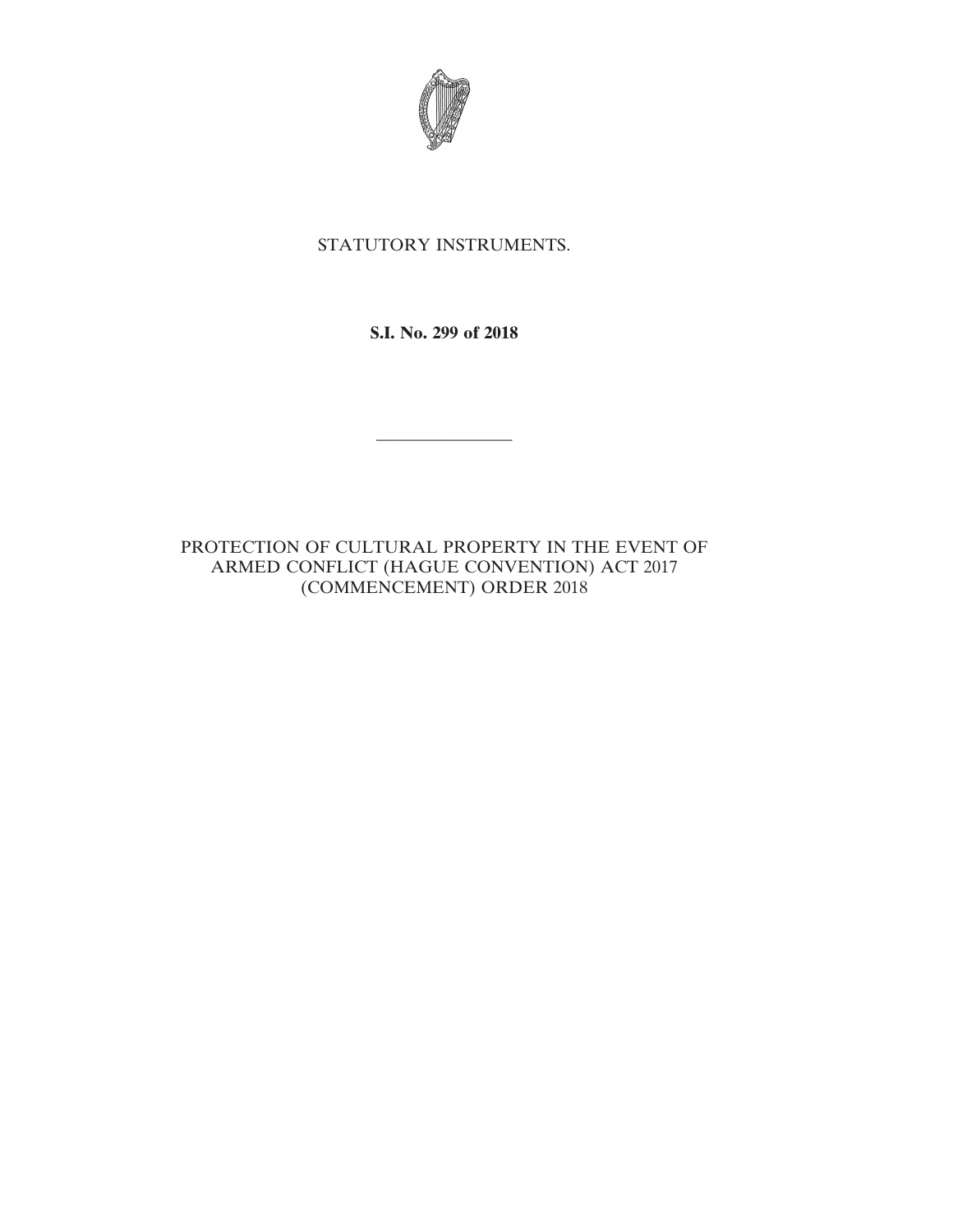## PROTECTION OF CULTURAL PROPERTY IN THE EVENT OF ARMED CONFLICT (HAGUE CONVENTION) ACT 2017 (COMMENCEMENT) ORDER 2018

I, SIMON COVENEY, Minister for Foreign Affairs and Trade, in exercise of the powers conferred on me by section 11(2) of the Protection of Cultural Property in the Event of Armed Conflict (Hague Convention) Act 2017 (No. 36 of 2017), hereby order as follows:

1. This Order may be cited as the Protection of Cultural Property in the Event of Armed Conflict (Hague Convention) Act 2017 (Commencement) Order 2018.

2. The 17 day of August 2018 is appointed as the day on which the Protection of Cultural Property in the Event of Armed Conflict (Hague Convention) Act 2017 (No. 36 of 2017) shall come into operation.



GIVEN under my Official Seal, 20 July 2018.

> SIMON COVENEY, Minister for Foreign Affairs and Trade.

*Notice of the making of this Statutory Instrument was published in "Iris Oifigiúil" of* 3*rd August*, 2018.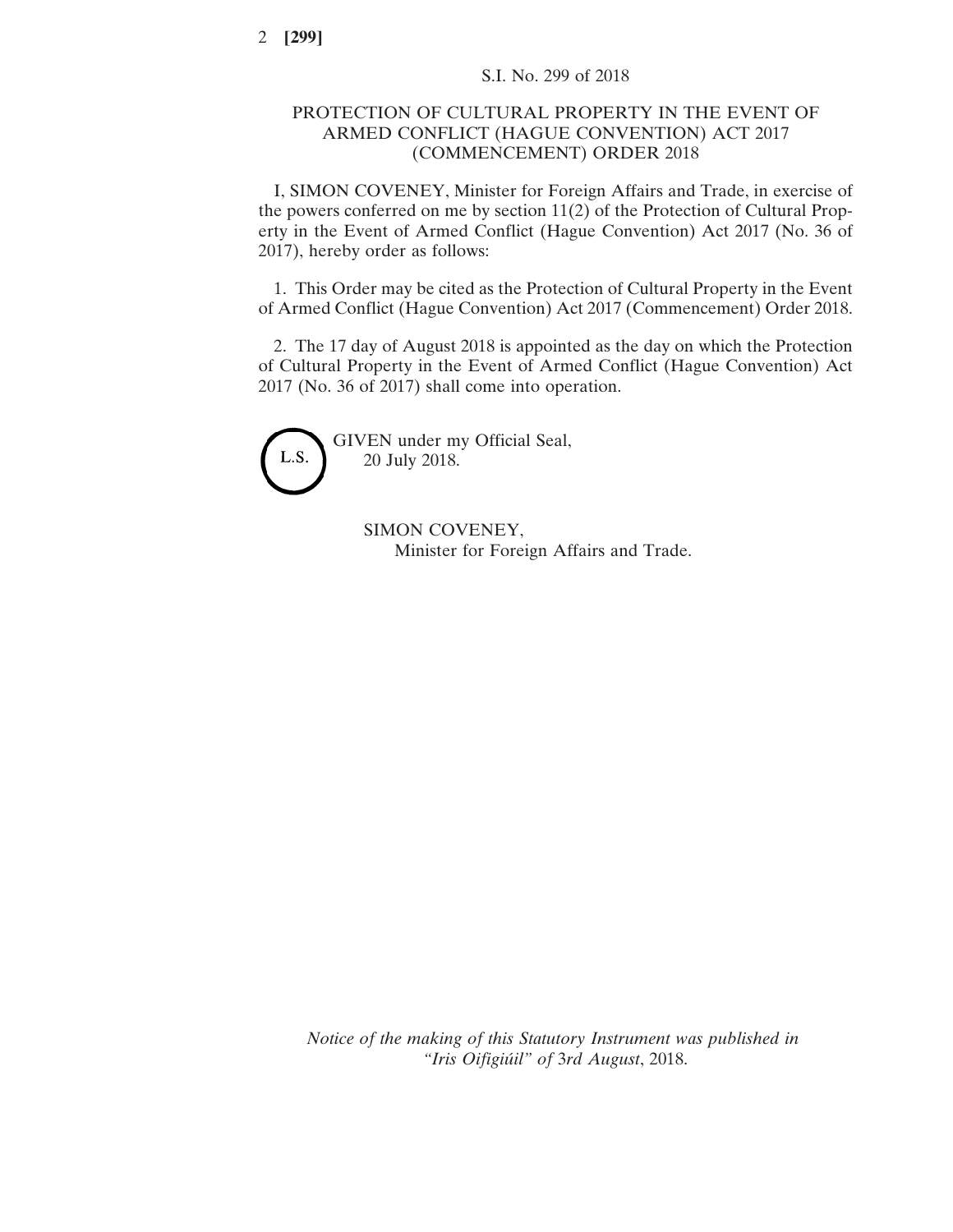**[299]** 3

## EXPLANATORY NOTE

*(This note is not part of the Instrument and does not purport to be a legal interpretation.)*

This Order appoints 17 August 2018 as the date on which the Protection of Cultural Property in the Event of Armed Conflict (Hague Convention) Act 2017 comes into operation.